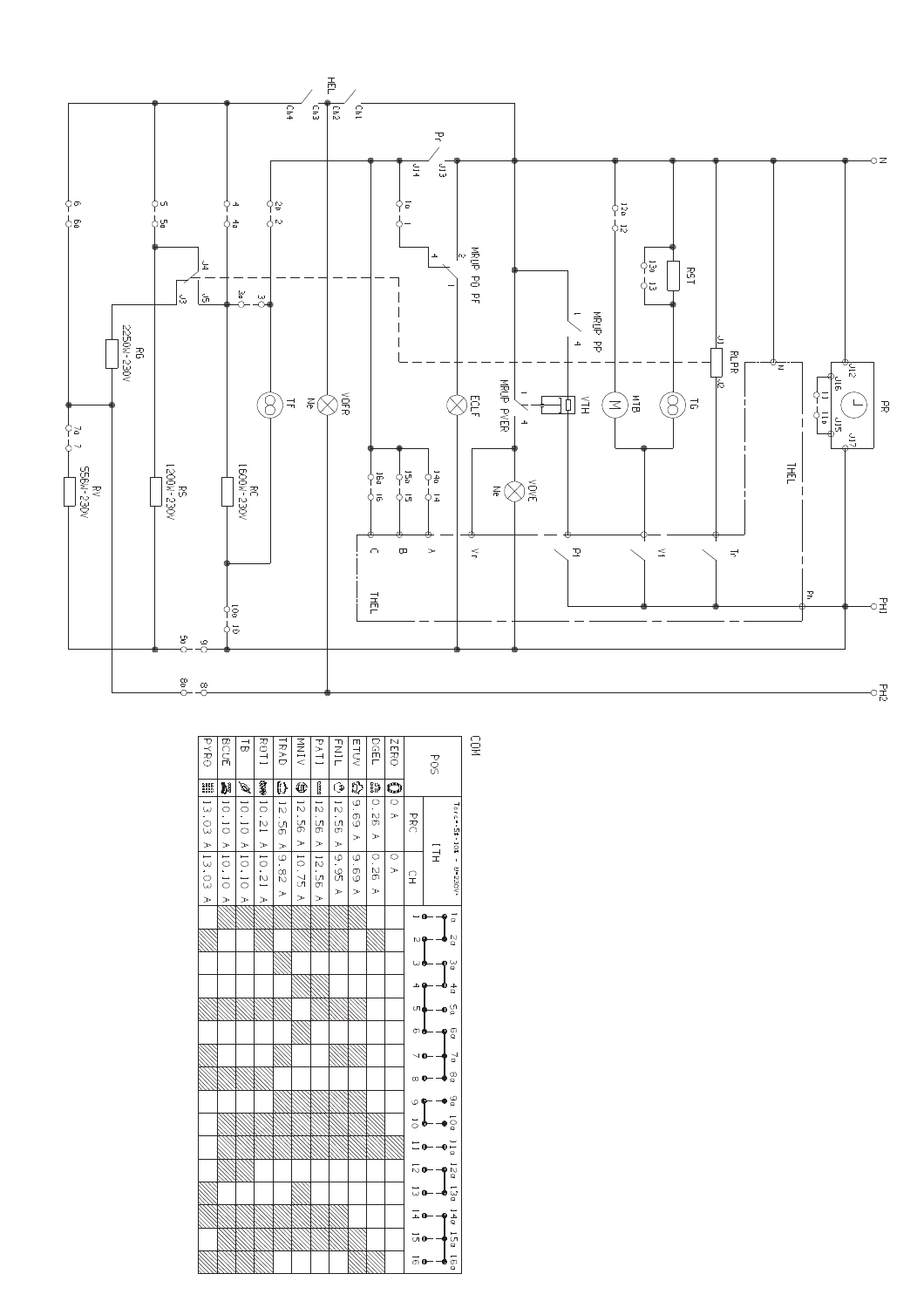## Légende LEG\_04\_0015

| ADD                   | ADDITIONNEL                        | MRUP             | <b>MINIRUPTEUR</b>                                    |
|-----------------------|------------------------------------|------------------|-------------------------------------------------------|
| <b>ALL</b>            | <b>ALLUMEUR</b>                    | <b>MTB</b>       | MOTEUR TOURNE BROCHE                                  |
| AP                    | ANTI-PARASITAGE                    | <b>MVER</b>      | MOTEUR VERROUILLAGE                                   |
| ARD                   | <b>ARRIERE DROIT</b>               | N                | <b>NOIR</b>                                           |
| ARG                   | ARRIERE GAUCHE                     | <b>NCOM</b>      | NIVEAU COMMUTATEUR                                    |
| <b>AUTO</b>           | <b>AUTOMATIQUE</b>                 | <b>NMAG</b>      | NIVEAU MAGNETRON                                      |
| AVD                   | <b>AVANT DROIT</b>                 | <b>NMOU</b>      | NIVEAU MOUFFLE                                        |
| <b>AVG</b>            | <b>AVANT GAUCHE</b>                | NOT <sub>1</sub> | LES CONTACTS SONT REPERES AVEC LA<br>1 ERE LETTRE DE  |
| В                     | <b>BLEU</b>                        | NOT <sub>2</sub> | LES CONTACTS PRECEDES D'UN<br>ASTERISQUE CORRESPONDEN |
| <b>BAND</b>           | <b>BANDEAU</b>                     | NOT7             | LE MOTEUR VERROUILLAGE SE SITUE<br>TOUJOURS DU COTE D |
| <b>BCUE</b>           | <b>BARBECUE</b>                    | NOT8             | CONNECTEUR ENCASTRABLE 7 POINTS                       |
| <b>BPMO</b>           | <b>BOUTON POUSSOIR MICRO ONDES</b> | NOT <sub>9</sub> | <b>COSSES SITUEES SUR LA CARTE</b>                    |
| <b>BRR</b>            | BORNIER DE RACCORDEMENT            | <b>NOTA</b>      | LES REPERES ENCERCLES<br>CORRESPONDENT A CEUX DU CIRC |
| <b>BRUL</b>           | <b>BRULEUR</b>                     | <b>NU</b>        | <b>NON UTILISE</b>                                    |
| С                     | CONDENSATEUR                       | Ne               | <b>LAMPE NEON</b>                                     |
| CAD                   | Cadran                             | OPT              | EN OPTION                                             |
| CВ                    | CHALEUR BRASSEE                    | P                | PLAQUE                                                |
| <b>CBIP</b>           | <b>COUPURE BIPOLAIRE</b>           | PAB              | PLAQUE A BORNES                                       |
| CCOD                  | CARTE CODEUR                       | PATI             | PATISSERIE                                            |
| <b>CCOM</b>           | CADRAN COMMUTATEUR                 | PBD              | PORTE BAS DROIT                                       |
| <b>CCON</b>           | CARTE CONNECTEUR                   | <b>PCOM</b>      | PLATINE COMMUTATEUR                                   |
| <b>CDIF</b>           | <b>CARTE DIFFUSEUR</b>             | PED              | PORTE DROITE                                          |
| <b>CFx</b>            | CONNECTEUR FEMELLE x POINTS        | PEG              | PORTE GAUCHE                                          |
| CI                    | <b>CIRCUIT IMPRIME</b>             | PEVI             | PETITE VITESSE                                        |
| CME                   | CARTE MINUTEUR ELECT.              | PF               | Porte Ferme                                           |
| CMO                   | CONDENSATEUR MICRO-ONDES           | PHD              | PORTE HAUT DROIT                                      |
| <b>CM<sub>x</sub></b> | CONNECTEUR MALE x POINTS           | PHG              | PORTE HAUT GAUCHE                                     |
| <b>CNT</b>            | CONTACT                            | PO               | Porte Ouverte                                         |
| COM                   | <b>COMMUTATEUR</b>                 | POS              | <b>POSITION</b>                                       |
| COND                  | <b>CONDITIONS</b>                  | <b>POT</b>       | <b>POTENTIOMETRE</b>                                  |
| CONM                  | CONTROLE MICRO.                    | PP               | Presence Porte                                        |
| CONx                  | CONNECTEUR x POINTS                | PPRI             | PORTE PRIMAIRE                                        |
| CPF                   | Contact porte fermee               | PR               | PROGRAMMATEUR                                         |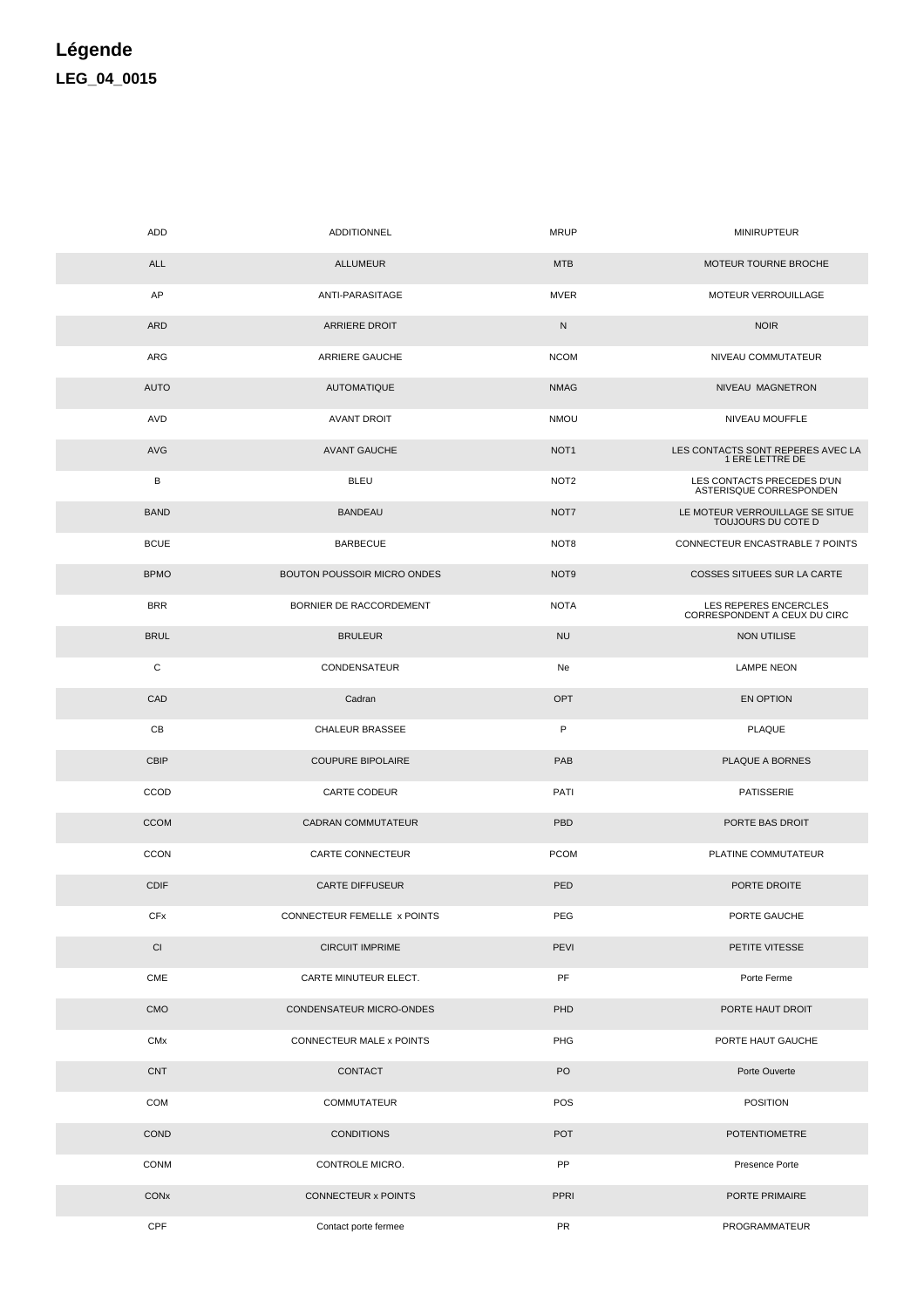| CPR         | CARTE PROGRAMMATEUR           | <b>PRC</b>   | PRECHAUFFAGE                |
|-------------|-------------------------------|--------------|-----------------------------|
| CPV         | Contact porte verrouillee     | PREL         | PROGRAMMATEUR ELECTRONIQUE  |
| CR          | <b>CARTE RELAIS</b>           | <b>PRGR</b>  | PROGRAMMATION               |
| CRA         | CARTE REGULATEUR ET AFFICHEUR | PRIM         | PRIMAIRE                    |
| <b>CTE</b>  | <b>CARTE TEMPERATURE</b>      | <b>PSO</b>   | PIQUE SONDE                 |
| <b>CTH</b>  | <b>CADRAN THERMOSTAT</b>      | <b>PVER</b>  | Porte Verrouillee           |
| <b>CTHE</b> | CARTE THERMOSTAT ELECTRONIQUE | <b>PYRO</b>  | PYROLYSE                    |
| <b>CTR</b>  | <b>CARTE TRANSFO</b>          | $\mathsf{R}$ | <b>ROUGE</b>                |
| <b>CTRI</b> | <b>COUPURE TRIPOLAIRE</b>     | <b>RCL</b>   | <b>ROUGE CLAIR</b>          |
| <b>CTV</b>  | <b>CONTACT VERIN</b>          | $\sf RE$     | <b>RESULTAT</b>             |
| CUCO        | <b>CUISSON COMBINEE</b>       | <b>REG</b>   | <b>REGULATEUR D'ENERGIE</b> |
| CUIS        | <b>CUISSON</b>                | REGU         | <b>REGULATION</b>           |
| CV          | <b>CARTE VOYANTS</b>          | <b>RES</b>   | <b>RESIDUEL</b>             |
| <b>CVAR</b> | <b>CADRAN VARION</b>          | RG           | <b>RESISTANCE GRIL</b>      |
| <b>CVIS</b> | <b>COUPURE VISU</b>           | RL           | <b>RELAIS</b>               |
| <b>CVL</b>  | CARTE VISU LOGO               | <b>RLHT</b>  | RELAIS HAUTE TENSION        |
| <b>CVMO</b> | CARTE VISU MO                 | <b>RLPR</b>  | RELAIS PRECHAUFFAGE         |
| <b>CVT</b>  | CARTE VISU TEMPERATURE        | <b>ROTI</b>  | <b>ROTISSERIE</b>           |
| D           | <b>DIODE</b>                  | RP           | <b>RESISTANCE PORTE</b>     |
| DE          | DOSEUR D'ENERGIE              | <b>RS</b>    | <b>RESISTANCE SOLE</b>      |
| <b>DGEL</b> | <b>DECONGELATION</b>          | <b>RST</b>   | <b>RESISTANCE</b>           |
| <b>DIFF</b> | <b>DIFFERE</b>                | <b>RSTR</b>  | RESISTANCE PRECHAUFFAGE     |
| <b>DOM</b>  | <b>DOMINO</b>                 | <b>RV</b>    | RESISTANCE VOUTE            |
| DP          | Depart                        | <b>SFON</b>  | SELECTEUR DE FONCTIONS      |
| <b>DVER</b> | DEVERROUILLAGE                | SOLE         | SOLE                        |
| ECL         | <b>ECLAIRAGE</b>              | SOND         | SONDE                       |
| <b>ECLA</b> | <b>ECLAIRAGE AFFICHEUR</b>    | <b>STAT</b>  | <b>STATIQUE</b>             |
| ECLD        | ECLAIRAGE DECONGELATION       | <b>STEM</b>  | SELECTEUR DE TEMPERATURES   |
| <b>ECLF</b> | <b>ECLAIRAGE FOUR</b>         | <b>STH</b>   | SECURITE THERMIQUE          |
| EL.         | LAMPE D'ECLAIRAGE             | SW           | <b>SWITCH</b>               |
| <b>ENEL</b> | <b>ENSEMBLE ELECTRONIQUE</b>  | $\mathsf T$  | <b>TEMPERATURE</b>          |
| ETUV        | <b>ETUVE</b>                  | TABB         | TABLEAU DE BORD             |
| $\mathsf F$ | <b>FOYER</b>                  | TB           | <b>TOURNE BROCHE</b>        |
| <b>FHUM</b> | FOURNIL HUMIDE                | TF           | <b>TURBINE FOUR</b>         |
| <b>FILT</b> | <b>FILTRE</b>                 | <b>TFER</b>  | TOLE DE FERMETURE           |
| <b>FNIL</b> | Fournil                       | TG           | TURBINE TANGENTIEL          |
| <b>FOUR</b> | <b>FOUR</b>                   | TH           | THERMOSTAT                  |
| <b>FSC</b>  | FILS SOUDES SUR LA CARTE      | <b>THCT</b>  | THERMOCONTACT               |